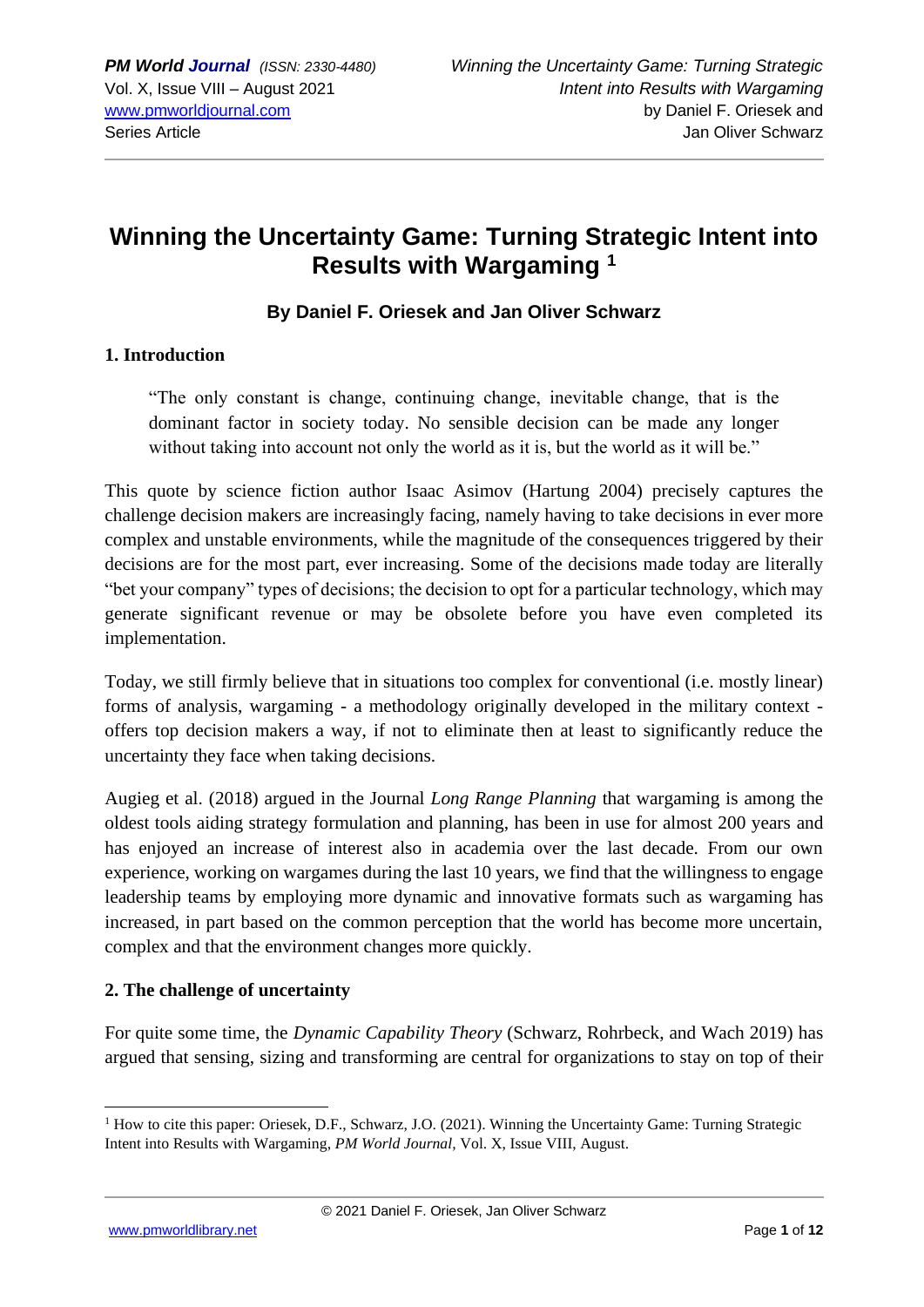game in changing environments. In recent years, the acronym VUCA  $(=$  Volatility, Uncertainty, Complexity and Ambiguity) has been used to frame the myriad of challenges organizations are facing. Ramirez and Wilkinson (2016) have framed the term TUNA (=Turbulence, Uncertainty, Novelty and Ambiguity), suggesting that we have already moved beyond VUCA in terms of increasing uncertainty and dynamics in the business environment.

While being confronted with the frictions of war and the "fog of war", Military leader Carl von Clausewitz (1780 – 1831) is credited with rejecting the postulate of general calculability (von Hilgers 2012). Although von Clausewitz's insight is some 200 years old, it appears that only in the past decade a majority of business leaders have finally accepted that they are surrounded by constant uncertainty, which cannot simply be "managed" (i.e. by elaborate calculations) and that the trend of uncertainty is to increase without any reversal of this trend in sight. Therefore, dealing with uncertainty in its various forms is a key challenge and core competency for any leader going forward.

Although uncertainty is not only about risks, but also about opportunities (Schoemaker 2012), we advocate that organizations, unless they already have, need to better understand and begin to play the uncertainty game and look for ways how to win it. This will require a change of mindset (e.g. embracing rather than fearing uncertainty), a change of how an organization thinks about strategy, strategy planning and most importantly strategy execution. The latter requires adaptive ways on how to work in parallel to existing hierarchical structures to address the organizations most pressing challenges. While we do not claim that wargaming per se is the "magic bullet" that will solve all these challenges, we see it as the essential tool, which in combination with other approaches, will enable organizations to deal with and triumph in a VUCA, TUNA or simply a more uncertain world.

#### **3. What is business wargaming?**

The term wargame is the translation of the German *Kriegsspiel*. Since many people in the military feel uncomfortable with using the term *game* (because of the gravity of war) wargames have been called many things, including map manoeuvres, field manoeuvres, exercises, or increasingly, modelling and simulations. So, when we published our book on business wargaming in 2008, we were not only careful in using the term *war* but also the term *game*.

However, concerning the term *game* much has changed in the past decade. Not only has the gaming industry grown dramatically, games are being applied for many different purposes, outside entertainment, being labelled as *games for personal change*, *positive impact games*, *social reality games*, *serious games* or *leveraging the play of the planet* (McGonigal 2012). As in the business environment some discomfort exists with the term *war* and (still) *game* alike, wargames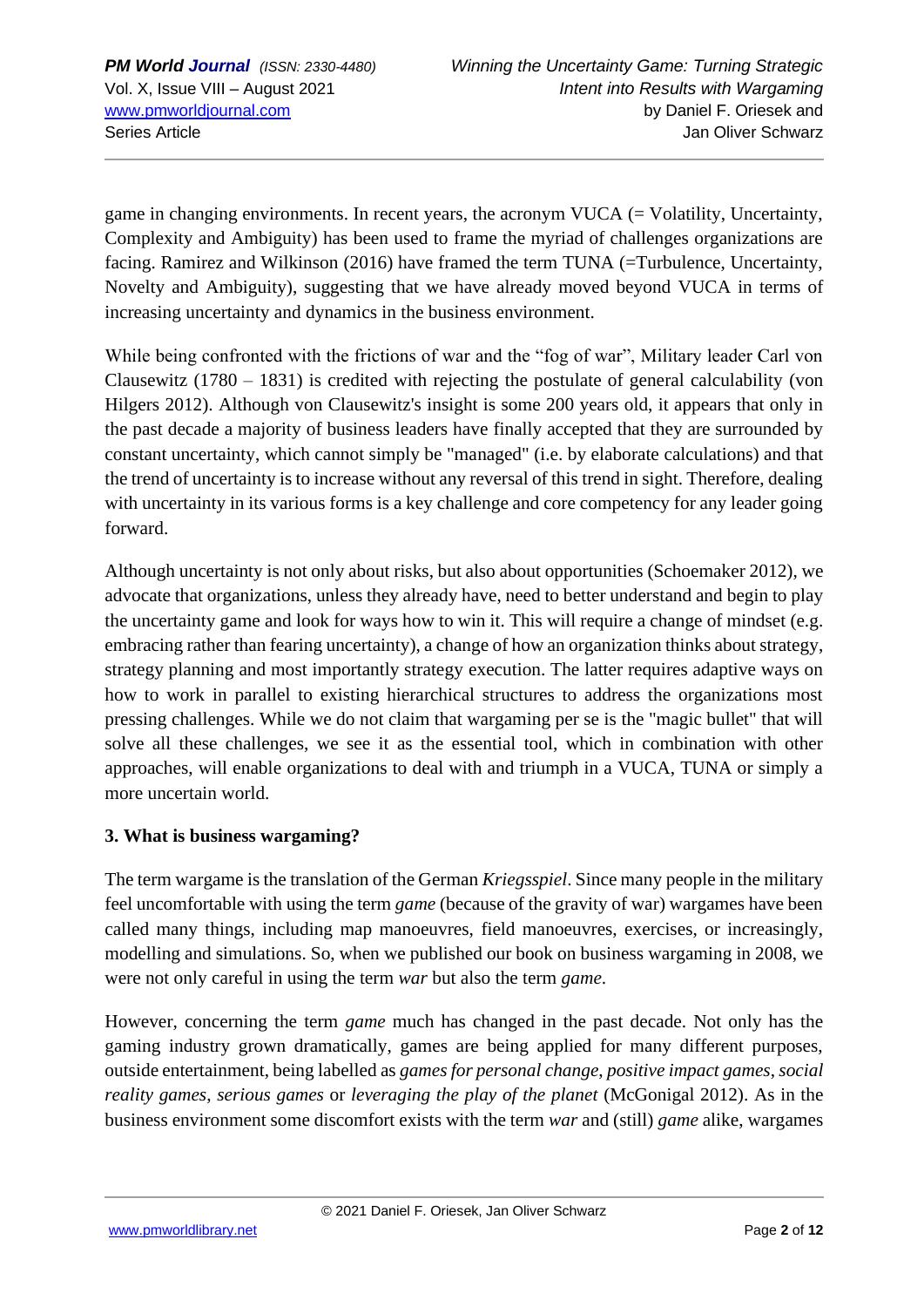therefore have also been described as dynamic strategic simulations or simply strategy simulations.

A *Business Wargame* is a role-playing simulation of a dynamic business situation (Kurtz 2003). It involves several teams, each assigned to play a different stakeholder (competitor, customer, governing bodies) in a particular business situation. Typically, a *Business Wargame* evolves over several moves. Each move represents a defined period of time and/or a scenario. A *Business Wargame* should always be prefaced by extensive research and include a review of trends and hypotheses for the particular industry in which the wargame is taking place. In contrast to "red team" approaches, where one team assumes the position of one competitor or other relevant stakeholder to better understand interests, intentions and capabilities (Zenko 2015), a *Business Wargame* is much more complex in nature which also suggests that *Business Wargames* are suitable for more complex and networked challenges.

### **4. Wargaming and strategy**

In a 2010 study conducted by A.T. Kearney examining the state of strategic planning processes in large corporations in Switzerland (A.T. Kearney 2010), 17 % of the respondents claimed to be working with advanced tools, such as business wargaming although only occasionally. This said, even for those companies using business wargaming, the method is not an integral part of their strategic planning process. We think that organizations, which do not wargame strategic plans or at least major decisions, miss a great opportunity for two main reasons:

Firstly, because organizations do not fully reflect on and validate the underlying assumptions and associated consequences of their decisions and strategic planning respectively. In extreme cases, major investment decisions are made on purely financial considerations and under the assumption that the concepts can be executed as envisioned on paper. In reality however, there are many stakeholders involved and internal and external barriers that need to be understood, accounted for and overcome in order for a successful implementation of the strategic intent.

Secondly and closely related to the first point, organizations do miss the opportunity to educate and synchronize the strategic, operational and tactical levels within their organization. This synchronization may go beyond the organizational boundaries and include existing and/or potential future business partners and suppliers. Beyond just education and synchronization, organizations miss the opportunity to energize key people across hierarchical silos and give them a clear sense of purpose in order to collaborate effectively towards vital objectives for the firm.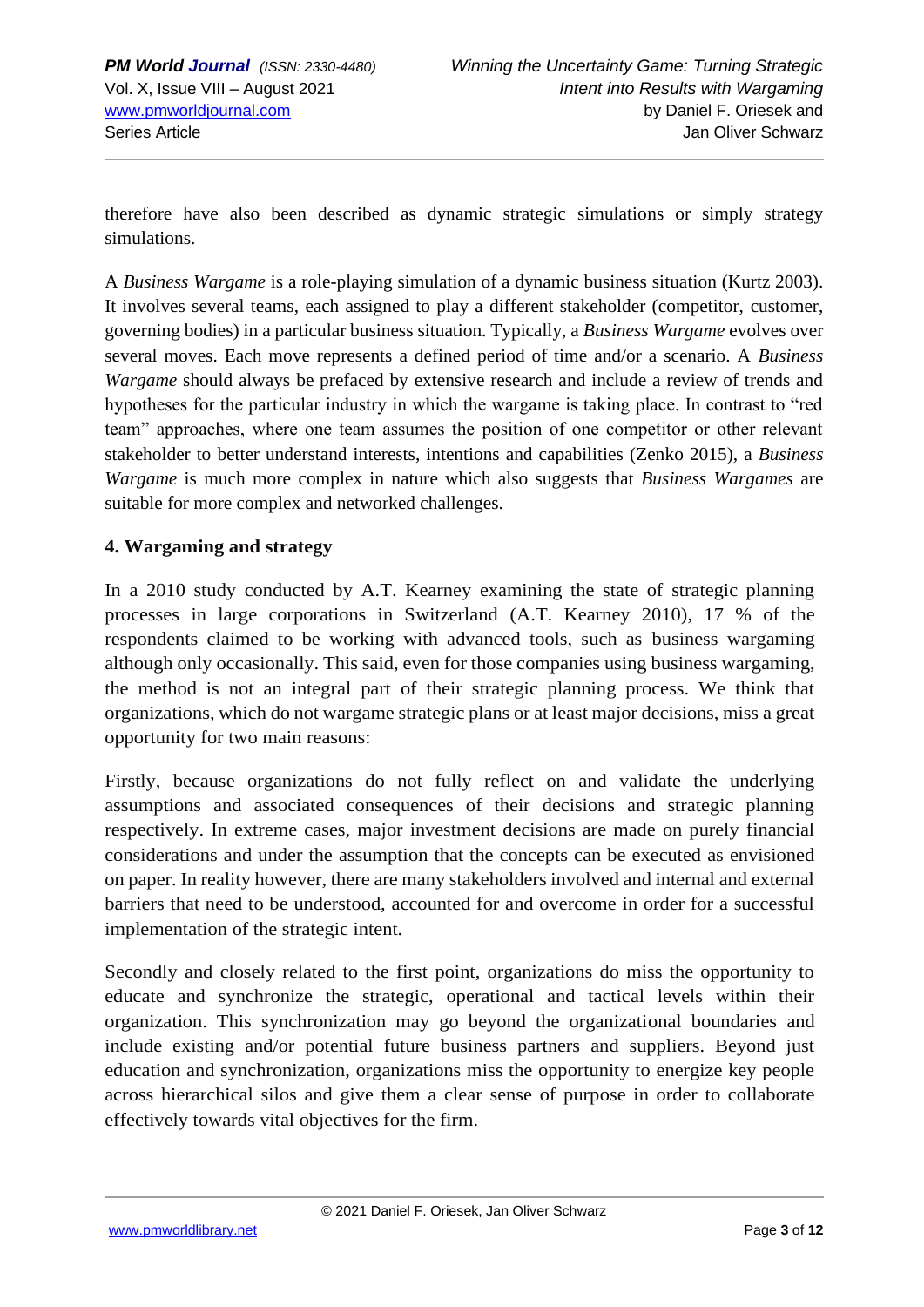Within this context, we need to rethink the way we look at strategy and especially strategic planning. Traditional strategy processes typically assume a "quasi time stop" at the time they are conducted, include a full assessment of an organization's environment, identify currently visible changes in the environment and formulate necessary adjustments for the organization going forward. Most of the time such adjustments are not radical, and the result of the strategy process are usually minor to medium changes in the way an organization goes about doing its business as usual. In past years and based on the specific industry, organizations could fare quite well with such an approach as the environment stayed relatively stable, barrier for new entrants were generally high, or major changes unfolded within a considerable timeframe.

However, in today's, fast changing environment with strategic decision cycles of months, weeks, or even shorter, depending on the industry, the traditional approach will no longer work. To wait for the next evolution of the strategic planning process, which may be a year from now, in order to address all changes that happened in the meantime will only assure one thing: you will be too late and in the worst case you will be obsolete before the next planning cycle. This calls for fundamentally changing the way of strategy development.

Going forward – and increasingly happening – strategy development / refinement has to turn into a continuous effort, triggering necessary organizational adjustments almost the instant a relevant development has been identified. This requires augmented sensing capabilities, highly efficient analytics and the capability to identify the necessary consequences and set in motion the organization to implement the necessary adjustments. Harvard Business School professor emeritus John P. Kotter argues: "Number crunching will continue to be important, but in a rapidly changing and turbulent world numerical data become more fluid and ambiguous. More eyes and ears and hearts need to be in the strategy game, not just a limited number of senior managers" (Kotter 2014: 178).

Being able to recognize opportunities and disruptions, analyse and act quickly is the ability to mobilize a flexible network out of the existing hierarchy. Kotter (2014) refers to this as a dual operating system and the military, special operations forces (SOF) in particular, employ such an approach when they create tailor made task units (TUs) coming out of a standard organization for training and readiness to fulfil highly specialized missions. For the mission, the chain of command and support relationships may change, but once completed the TUs are dissolved and go back to their place in the organizational hierarchy they came out from. For this approach to work, every member of the SOF needs to understand the existence of these two organizational forms and be flexible to collaborate in any way necessary toward the accomplishment of the mission.

Transferred into a business context, this means that employees still have their place within the organizational hierarchy, which is designed for efficiency, control and management. But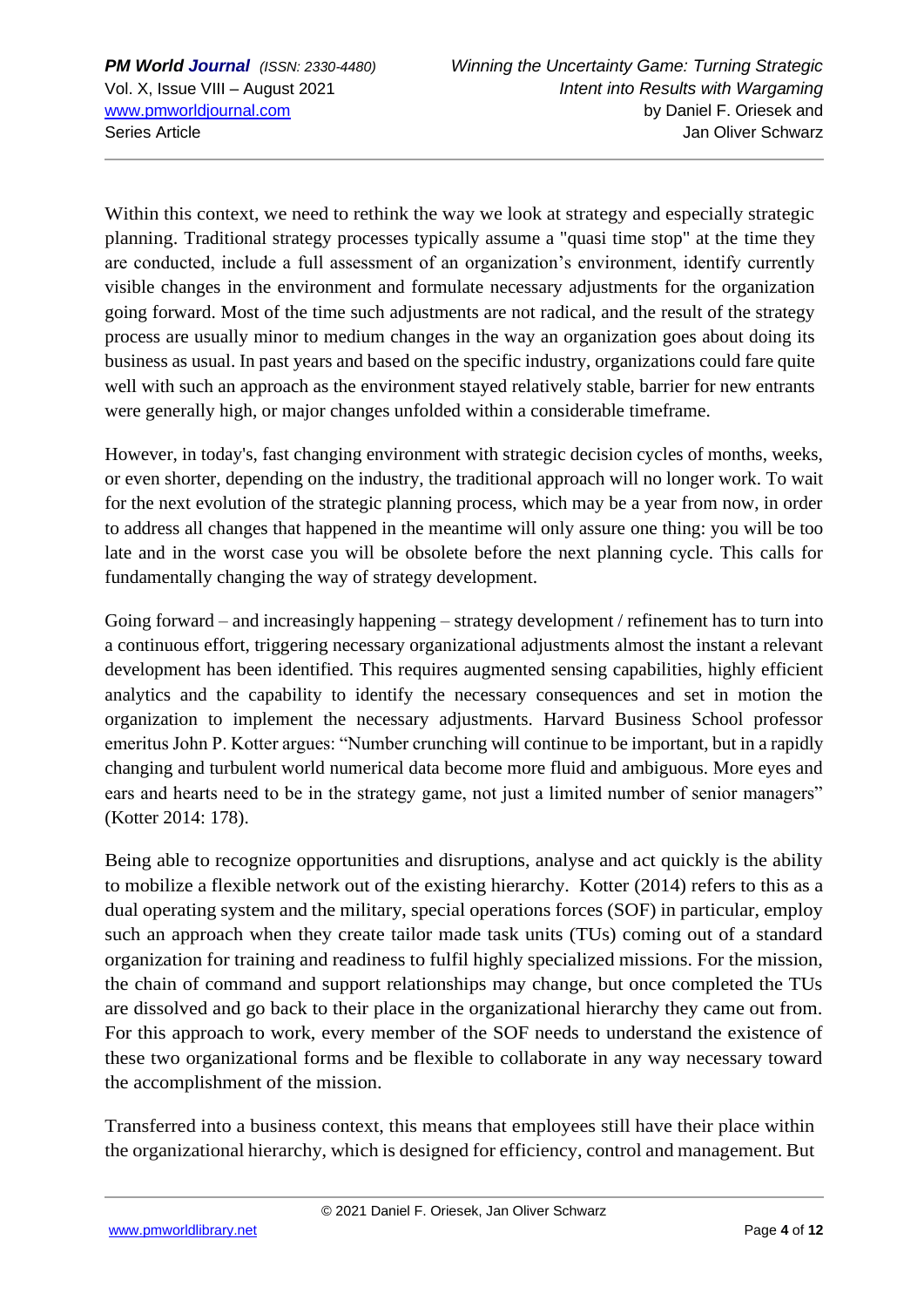at the same time they must be flexible in their thinking and understanding of their role, in the sense that it can mean that they will become part of a networked organization, which is flexible and thinks holistically across organizational silos to recognize, analyse and address major issues on behalf of the entire organization. Although the latter can be supported by consultants, it can never be entirely done by consultants or other external experts. It is the double-hatted exponents from within the organization that can move about both operating systems, obtain access to resources from the hierarchy etc. From this point of view, business wargaming can be a key asset in establishing and supporting the work of such a dual operating system.

#### **5. Introducing a typology of wargaming**

The umbrella term "wargaming" can be broken down by application into *Military Wargaming* and business wargaming. To keep things simple, we enlarge the meaning of business wargaming to include all non-military applications and thus subsume not only wargaming for public and private corporations, but also for non-government and other non-military organizations. Both, *Military Wargaming* and business wargaming can be conducted at the strategic-, operational- and tactical leadership level and address questions within a specific context such as strategy testing, foresight, crisis management or training just to name a few.

While we find other applications described (e.g. Watman 2003; Vanderveer and Heasley II 2005), we have found the following cluster of applications useful:

- Strategy testing, developing foresight, change management;
- Crisis response preparation;
- Education and recruiting.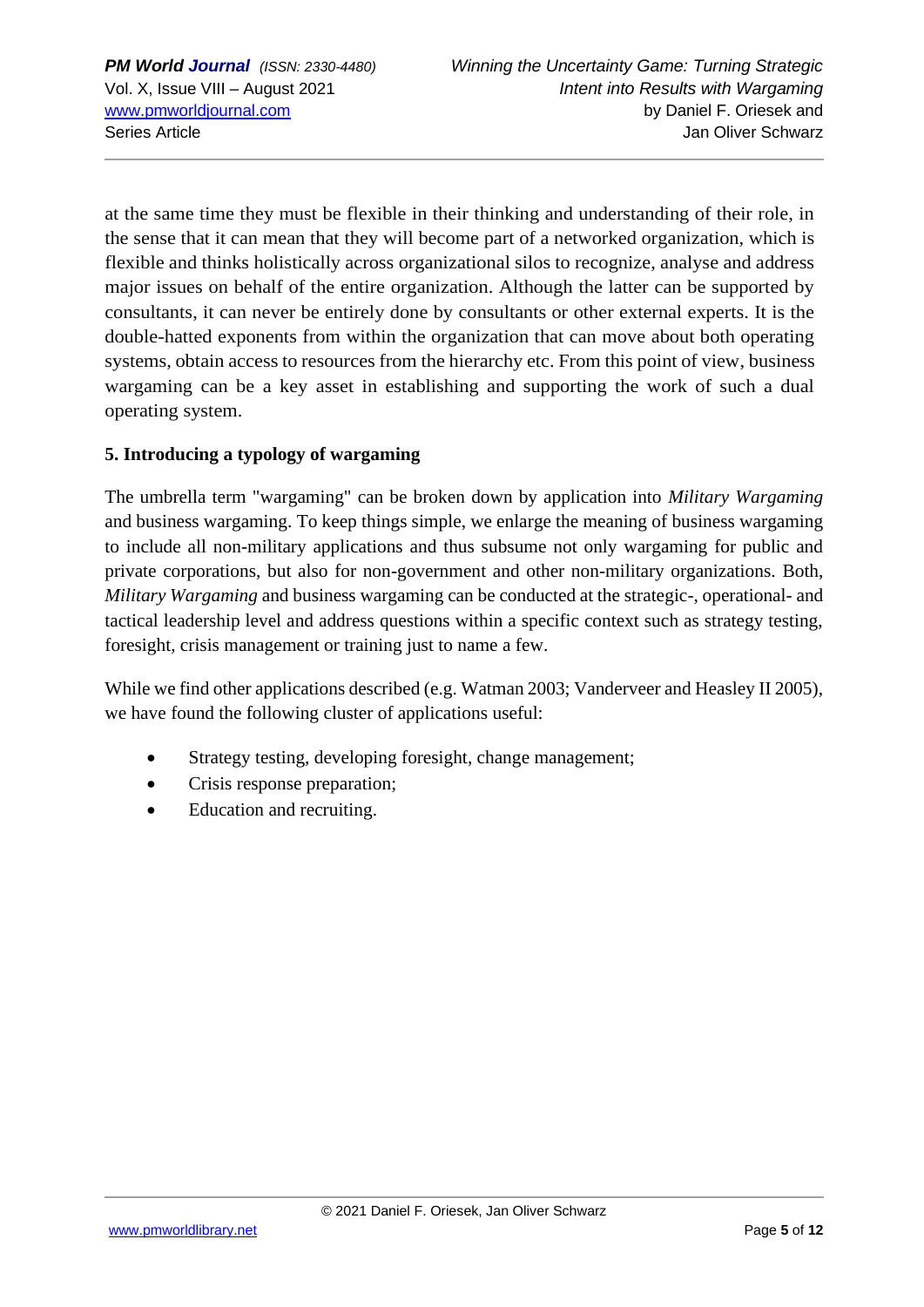

Figure 1: Our perspective on wargaming

Strategy testing has been described as the primary application of business wargaming, allowing leaders to test a strategy prior to its implementation, in particular in assessing how it works in the competitive landscape (Schwarz 2011). Alongside the pure strategy, testing comes the exploration of future industry developments and therefore the development of foresight. Furthermore, wargaming allows a group of managers to experience future dynamics of an industry and thus will lead to the creation of a sense of urgency for action, which is absolutely critical for any change effort (Kotter 2012).

A second common application of wargaming is crisis response preparation. In particular, in post 9/11 times, wargaming was applied in the context of US government agencies to anticipate and simulate how to best react to crises such as attacks with biological weapons and others, all in light of how to improve the collaboration among several agencies and other key actors.

A third application is to use wargames in the context of education and training, which can range anywhere from introducing students at different levels to strategy, over familiarizing newly hired managers with a company and an industry to brainstorming future developments in an educational setting.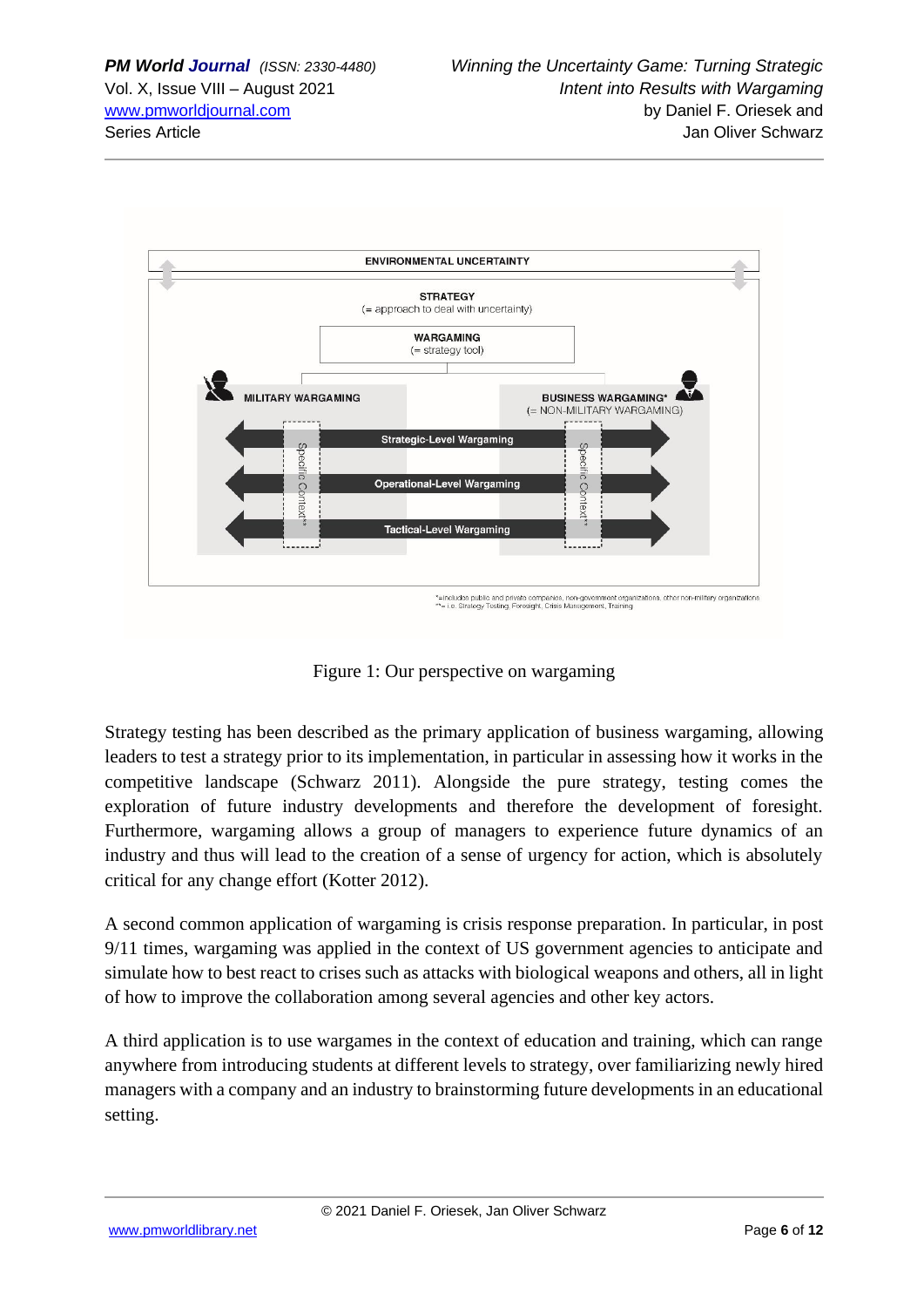#### **6. So how to win the Uncertainty Game?**

As previously mentioned, uncertainty is not only about risks, but also about opportunities (Schoemaker 2012). By acknowledging this and changing our mind, we move ourselves into the pole position for winning the *Uncertainty Game*.

This will require new, broader approaches about how we sense our environment and how we create relevant and actionable insight from what we have detected. Furthermore, we need to rethink the approach to how we take such insights and process them in our planning efforts and, more importantly, adopt a flexible and timely approach in order to keep our efforts on track to reach our desired end state (ultimate strategic objective). Last, but not least, any such approach will depend on adopting a "joint" more integrative approach when it comes to mobilizing the people in and around our organization to turn insight, quickly into coherent and timely action and thus gain a competitive advantage.

The erosion of advantage today occurs routinely as a result of dynamic and interactive rivalry (Sirmon et al. 2010). New competitors either might find the industry interesting to enter (low entry barriers) or might already be part of the value chain (expansion of value chain). However, what appears missing in the debate on competitive strategy is the time perspective. Future changes within the industry can in many cases have the power to fundamentally alter the competitive landscape, for example, through the convergence of industries, creation of new business models or technological disruptions that enable a new type of firm to enter the industry (Gassmann 2006).

While the value of strategic planning in times of virtually on-the-spot decision making, can be debated (Caligiuri 2018; Caret 2011; Wells 2019; O'Donovan and Rimland Flower 2013), we should not go as far as some proponents of abandoning strategic planning all together. Key aspects of strategic planning, such as envisioning and formulating a *Desired End State* as well as the need to operationalize how to reach it, will remain unchanged. However, other aspects of strategic planning, such as the approach to sensing, analysing, drawing the right consequences and turning insights into action need to change. This said, organizations need to rethink how they scan the environment for potential changes effectively, the tools for assessing the consequences of such changes on their ability to reach the *Desired End State,* as well as the way how they can address the potential threat or opportunity by setting the relevant parts of the organization in motion quickly. Figure 2 illustrates the key elements of such an approach.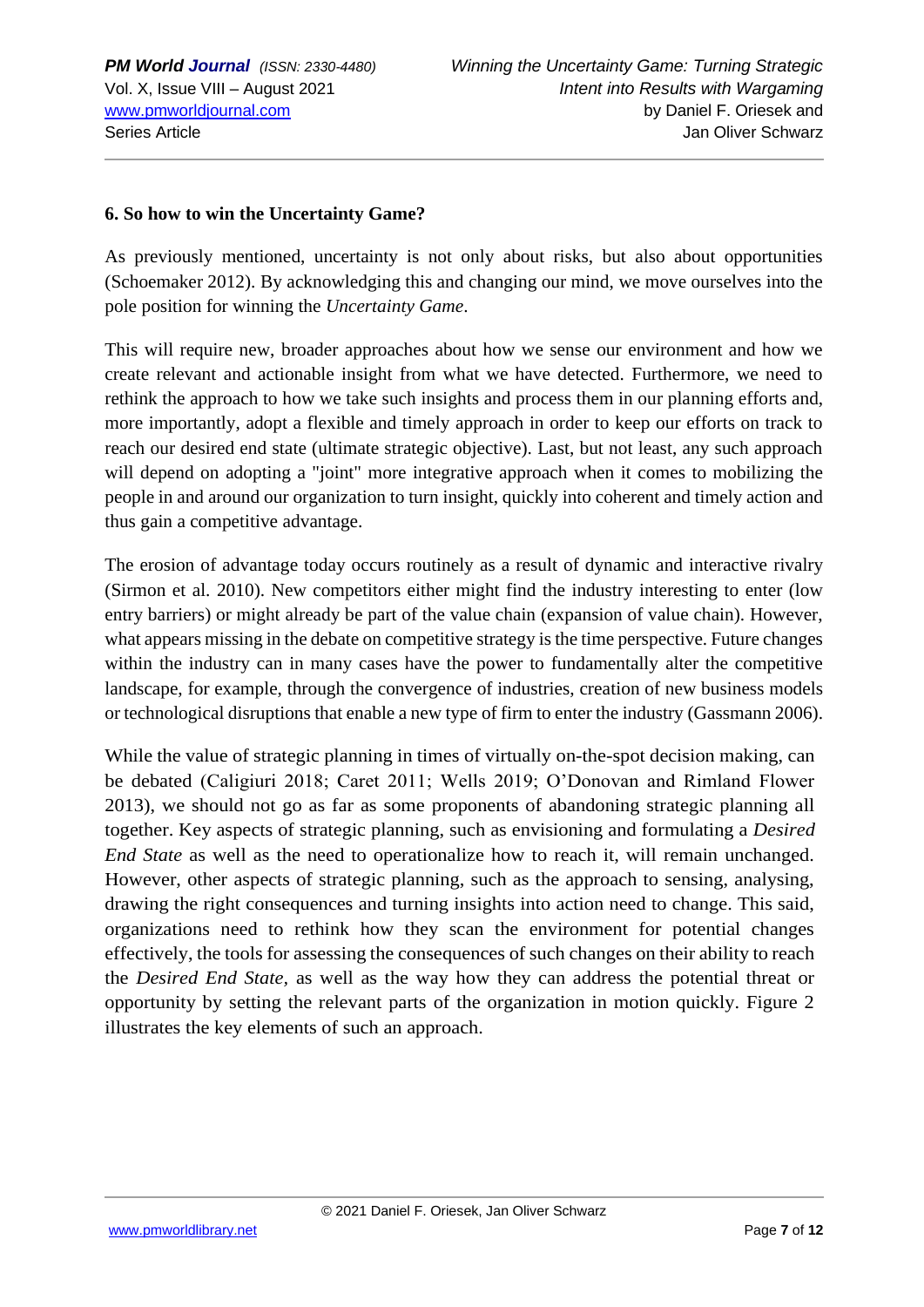

Figure 2: Reaching the *Desired End State* in a VUCA environment

The "today" icon symbolizes where the organization stands today and on the far right is the *Desired End State,* which lies in the future. The *Desired End State* is defined following a comprehensive analysis of the environment, assumed long-term developments and the organization's capabilities today. The arrow between today and the *Desired End State* symbolizes the original strategic plan, which ceteris paribus would allow to achieve the end state in a linear fashion, because all parameters are known and do not change over time.

However, as opposed to the common practice of past decades, the original strategic plan may only serve as the "read thread", the "baseline" or the "guidance tool" (Kenny 2016). In reality, the journey towards the *Desired End State* is never linear but resembles a squiggle of twist and turns ultimately leading to the *Desired End State*. With this in mind, organizations should start thinking about the journey not as a line but rather as a highway within an *Acceptable Relevant Range for Strategy Implementation*.

As time progresses from today towards the date when the organization wants to have reached the *Desired End State*, events and developments will take place that are either disruptions or opportunities from the point of view of how the organization will be able to reach the defined *Desired End State*.

The black circles symbolize perceived opportunities that lie outside the *Acceptable Relevant Range for Strategy Implementation*. They represent what may seem to be an opportunity,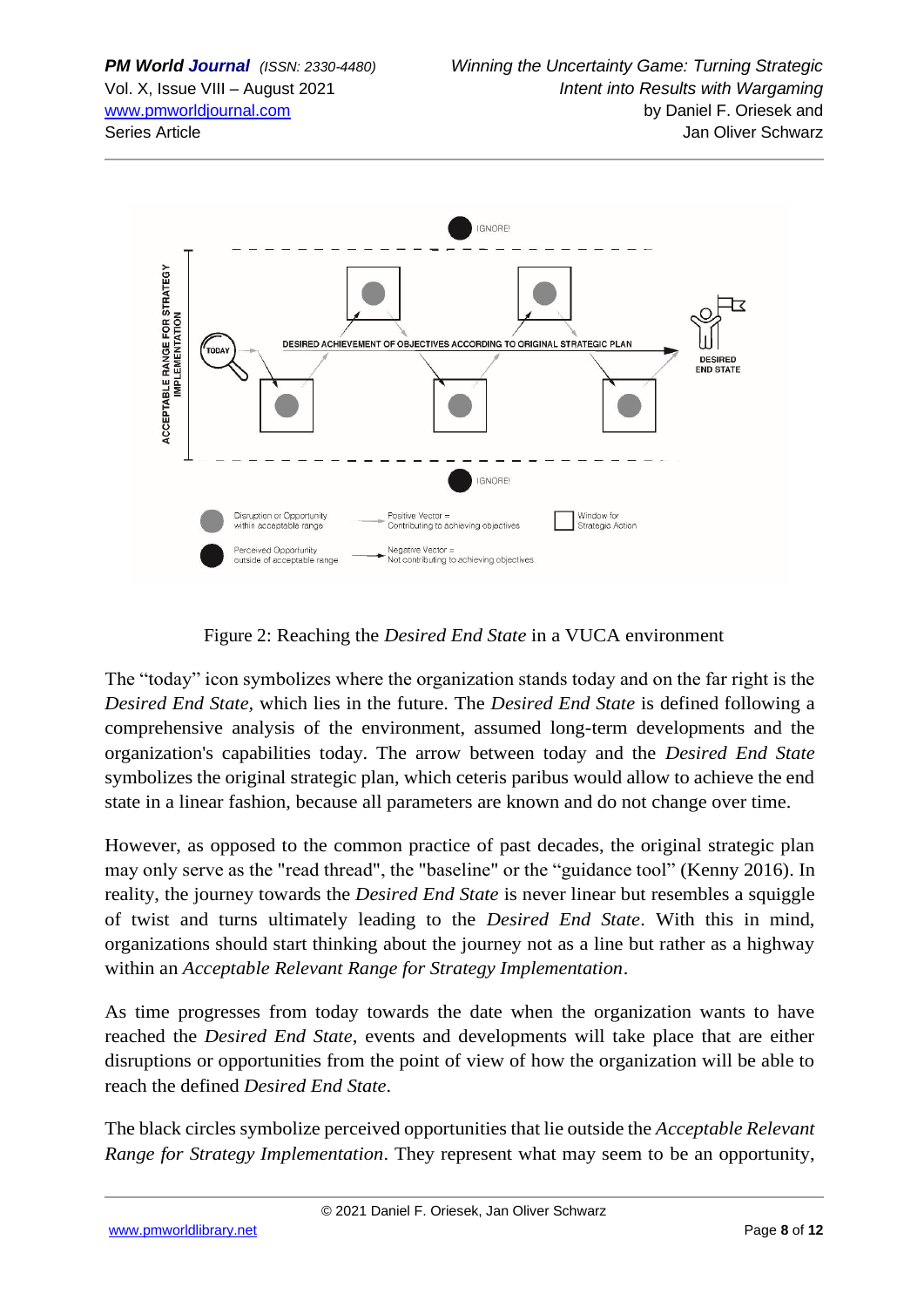but do not contribute to reaching the *Desired End State*. Such perceived opportunities are mere distractions and as they are not related to reaching the *Desired End State* do not pose a direct threat for execution of the strategic plan either. An example for such a black circle, could be an emerging business opportunity in an unrelated industry that is tempting because of its promise of large potential profits. This could for example be a company aspiring to become a leader in the real estate industry, which requires substantial funds to get there. If that company were all of a sudden to engage in electro mobility solutions, in which it could eventually become successful and make money, the opportunity cost would be a lack of funds needed to reach the *Desired End State* in real estate. We are not saying that such a scenario is impossible, but unless the opportunity is already an integral part of the *Desired End State*, such opportunities should be consciously ignored. If not, then the organization should have to ask itself whether it still wants to be in and execute a real estate strategy or whether it wants to switch into the electro mobility industry or a combination of both real estate and electro mobility. In either case, this would require a change in the formulation of the *Desired End State* and thus the strategy as a whole.

The grey circles stand for opportunities or disruptions within the *Acceptable Relevant Range for Strategy Implementation*. As opposed to the black circles, these should not be ignored. Grey opportunities or threats develop vectors that will be either positive or negative and thus distract from or contribute to the original plan on how to reach the *Desired End State.* 

In order to capitalize on grey opportunities or fend of grey potential disruptions, the organization needs to recognize such events, analyse them holistically and draw the necessary consequences for its strategy execution. This is what we refer to as *Window for Strategic Action*. For example, an automotive manufacturer striving for leadership in the conventional drive train, large body, luxury segment (*Desired End State*) is all of a sudden confronted with a major shift in consumer preferences towards smaller vehicles with electrical or ecological drive trains. The company must recognize this shift in time, assess the implications quickly and draw the conclusions for what this means for their strategy. It would probably reach the conclusion that it has to do something in relation to future model development, market positioning and technology investments. Having said this the company may still aim for market leadership in the broadest sense of the *Desired End State* but has to pivot with respect on how to get there. Failure to recognize this development and act swiftly may eventually render the company obsolete. This will not happen from one day to the next, but could happen within a few years. Prominent examples of such missed grey circles are companies like Polaroid or Kodak missing the implications of digital photography. They half-heartedly addressed the emerging technology, but in essence continued to conduct business as usual until their solution for instant photography and chemical development of pictures was no longer needed in the broad market.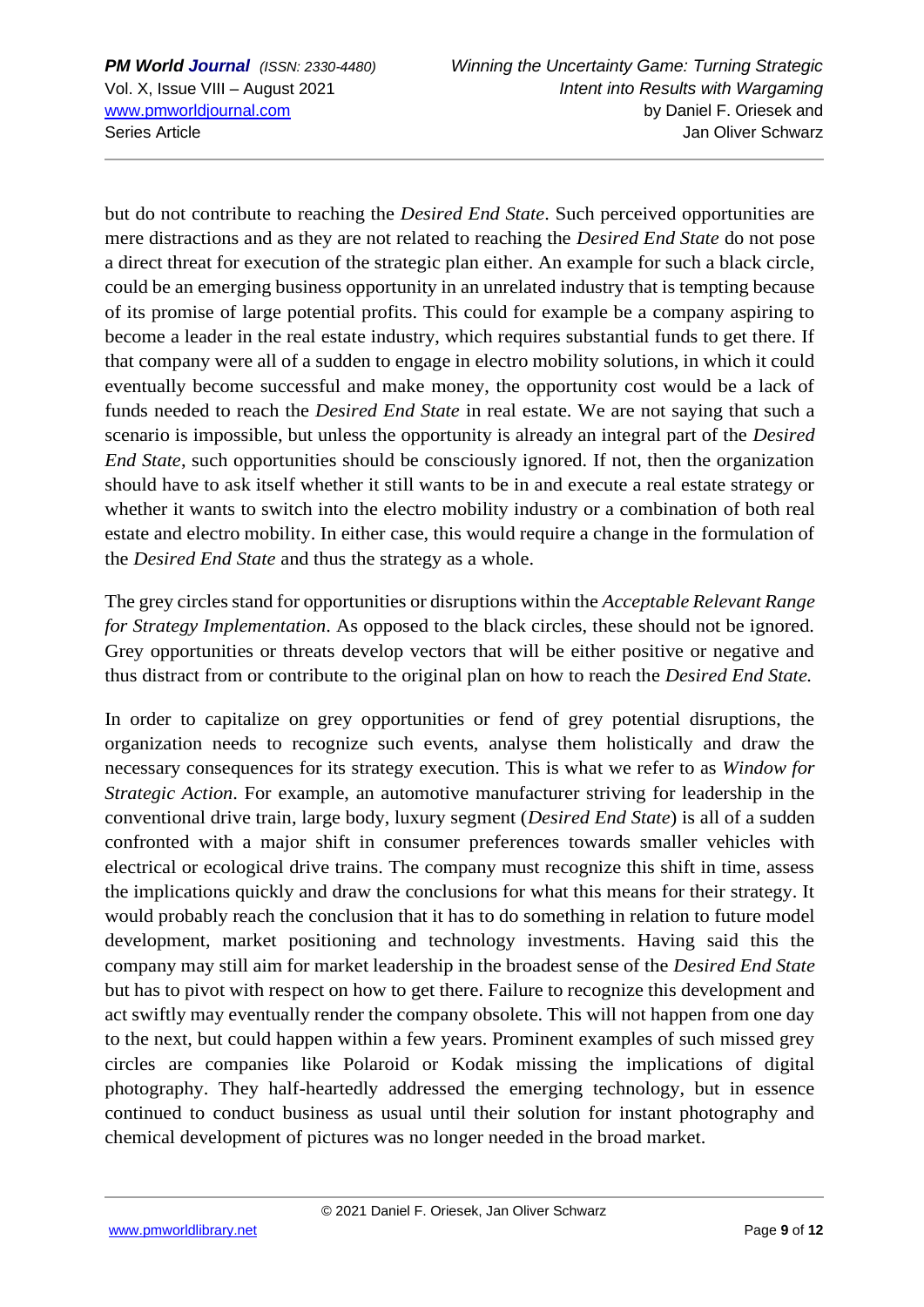Successfully recognizing, analysing and addressing such relevant opportunities and threats, requires organizations to find a form of collaboration that transcends the boundaries of functions and hierarchies. One proven way to foster cross-hierarchical and cross-functional collaboration is to adopt a "*Joint Approach"* and wargaming, in our view, remains a formidable tool to bring it all together and mobilize people in and around the organization for success.

#### **REFERENCES**

- A.T. Kearney. (2010). "Strategic Planning Benchmark." Zurich.
- Augier, Mie, Nicholas Dew, Thorbjørn Knudsen, and Nils Stieglitz. (2018). "Organizational Persistence in the Use of War Gaming and Scenario Planning." *Long Range Planning* 51 (4): 511–25. https://doi.org/https://doi.org/10.1016/j.lrp.2017.12.005.
- Caligiuri, Ryan. (2018). "Why so Many Strategic Plans Are Useless." The Globe and Mail. https://www.theglobeandmail.com/report-on-business/small-business/sb-managing/whyso-many-strategic-plans-are-useless/article26984006/ .
- Caret, Robert L. (2011). "Useless? Hardly. Strategic Plans Are Essential." The Chronicle of Higher Education. https://www.chronicle.com/article/Useless-Hardly-Strategic/128871.
- Gassmann, Oliver. (2006). "Opening up the Innovation Process: Towards an Agenda." *R&D Management* 36: 223–28.
- Hartung, A. (2004). "Quotes: Pithy Sayings for the New World of Work." 2004.
- Hilgers, P von. (2012). *War Games: A History of War on Paper*. Cambridge: MIT Press.
- Kenny, Graham. (2016). "Strategic Plans Are Less Important than Strategic Planning." *Harvard Business Review*, June.
- Kotter, J P. (2012). *Leading Change*. Harvard Business Publishing. Boston: Harvard Business Review Press.
- Kotter, J. P. . (2014). *Accelerate: Building Strategic Agility for a Faster-Moving World*. Boston: Harvard Business Review Press.
- Kurtz, J. (2003). "Business Wargaming: Simulations Guide Crucial Strategy Decisions." *Strategy and Leadership* 31 (6): 12–21.

McGonigal, J. (2012). *Reality Is Broken: Why Games Make Us Better and How They Can*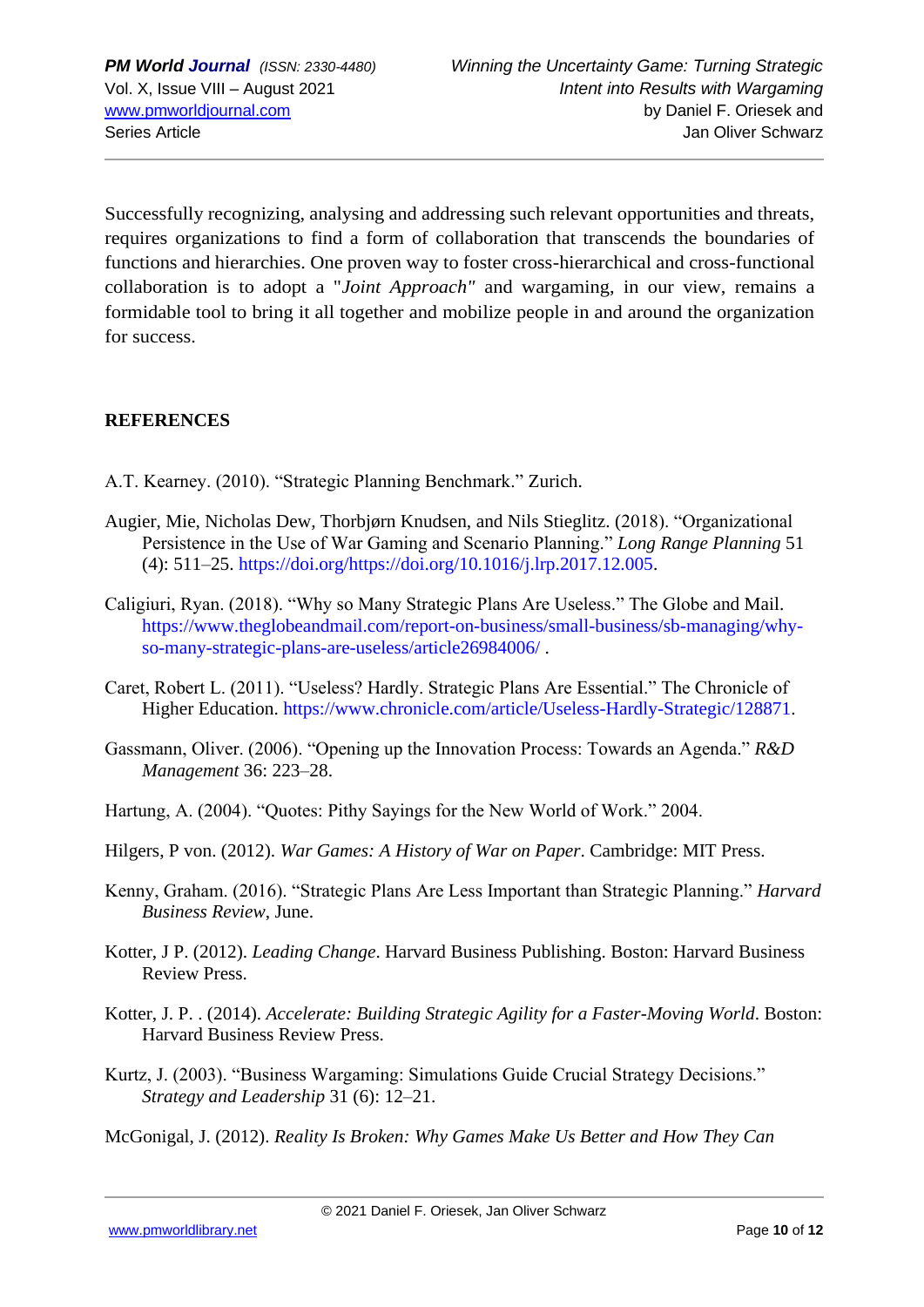*Change the World*. London: Vintage Books.

- O'Donovan, Dana, and Noah Rimland Flower. (2013). "The Strategic Plan Is Dead. Long Live Strategy." Stanford Social Innovation Review. 2013. https://ssir.org/articles/entry/the\_strategic\_plan\_is\_dead.\_long\_live\_strategy.
- Ramirez, Rafael, and Angela Wilkinson. (2016). *Strategic Reframing: The Oxford Scenario Planning Approach*. Oxford: Oxford Publishing.
- Sirmon, David G., Michael A. Hitt, Jean-Luc Arregle, and Joanna Tochman Campbell. (2010). "The Dynamic Interplay of Capability Strengths and Weaknesses: Investigating the Bases of Temporary Competitive Advantage." *Strategic Management Journal* 31 (13): 1386– 1409. https://doi.org/10.1002/smj.893.
- Schoemaker, P. (2012). *Profiting From Uncertainty: Strategies for Succeeding No Matter What the Future Brings*. New York: Free Press.
- Schwarz, Jan Oliver. (2011). "Ex-Ante Strategy Evaluation: The Case for Business Wargaming." *Business Strategy Series* 12 (3): 122–35.
- Schwarz, Jan Oliver, René Rohrbeck, and Bernhard Wach. (2019). "Corporate Foresight as a Microfoundation of Dynamic Capabilities." *FUTURES & FORESIGHT SCIENCE* n/a (n/a): e28. https://doi.org/10.1002/ffo2.28.
- Vanderveer, R, and J Heasley II. (2005). "War Gaming: Exercises in Defending Brand Territory." *MM&M*, no. May: 68–72.
- Watman, K. (2003). "War Gaming and Its Role in Examining the Future." *Brown Journal of World Affairs* 10 (1): 51–61.
- Wells, Wyatt. (2019). "Why 'Strategic Plans' Are Rarely Strategic—or Effective." The Wallstreet Journal. 2019. https://www.wsj.com/articles/why-strategic-plans-are-rarelystrategicor-effective-11572040618.
- Zenko, M. (2015). *Red Team: How to Succeed By Thinking Like the Enemy*. New York: Basic Books.